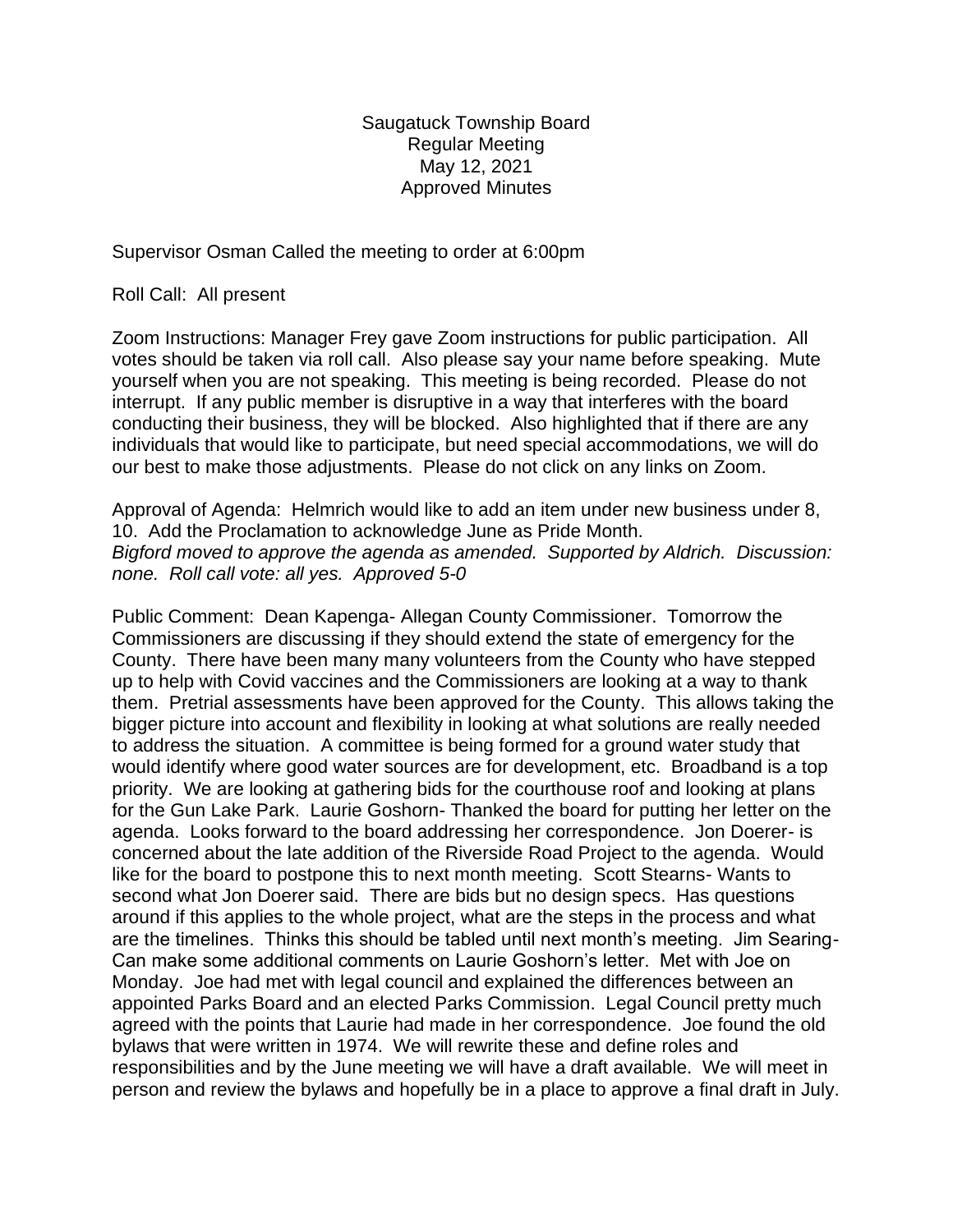Scott Wieringa- is one of the signers on the letter regarding the Van Horn sand mining project. Appreciates that it is on the agenda. Urges the board to revoke the SAU. The letter clearly outlines the violation.

Consent Agenda: *Helmrich moved to approve the Consent Agenda. Supported by Aldrich. Discussion: None. Roll call vote: all yes. Approved 5-0.*

Osman suggested that Clerk Bigford take over as Chair of the meeting if she loses internet connection. *Marcy moved that Clerk Bigford will Chair tonight's meeting in the event that Supervisor Osman loses internet connection. Supported by Aldrich. Discussion: none. Roll call vote: all yes. Approved 5-0.*

Tentative Budget Adoption: Frey- the presented budget includes the items that were discussed during the April Budget Workshop and the April Board meeting. Within the budget is the summary for each fund and my Managers Budget Transmittal letter. Aldrich- thank you Joe for all of your hard work on this. It is comprehensive and easy to understand. Helmrich- thanks Joe, particularly for your work at the budget workshop. Appreciated the options you had prepared for the Board. *Aldrich moved to adopt the Proposed 2021-2022 Budget, as presented and schedule a public hearing to consider final budget adoption, hold the Truth & Taxation Hearing, and hold the Budget Hearing as a part of the regularly scheduled June Board Meeting. Supported by Marcy. Discussion: none. Roll call vote: all yes. Approved 5-0.*

Citizen Request: Frey- residents from around 66th Street Van Horn Pond have submitted a letter requesting that the Special Approval Use be revoked. To allow for further discussion I would recommend that the Board request a formal letter from the Township Attorney and Zoning Administrator detailing the history and current steps taken. This will assist the Board in having a full and thoughtful discussion with information from all parts of the issue. This will be available by the June Board meeting. *Helmrich moved to request an Attorney Opinion Letter and Zoning Administrator Letter to inform the Board on the details of the matter related in the 66th Street Citizen Request for discussion on area pond. Supported by Aldrich. Discussion: none. Roll call vote: all yes. Approved 5-0.*

West Condominium Septic System Request: Frey- on August 25, 2020 Mr. Gabrielse requested that the Township assume responsibility for operating and maintaining a septic system at the Commercial Blvd. Condominium located at 135th Ave. and Commercial Blvd. The original rejection letter was dated August 27, 2020. On April 14, 2021, Mr Gabrielse has again requested that the Township assume responsibility. After reviewing with Township staff, it is still strongly recommended that this be declined. *Aldrich moved to decline the request to assume responsibility for the West Condominium Septic System. Supported by Bigford. Discussion: none. Roll call vote: all yes. Approved 5-0.*

MERS DC Plan Resolution: Frey- the next four items on the agenda are all renewals on plans or policies. The MERS Direct Contribution Plan is before you as it is a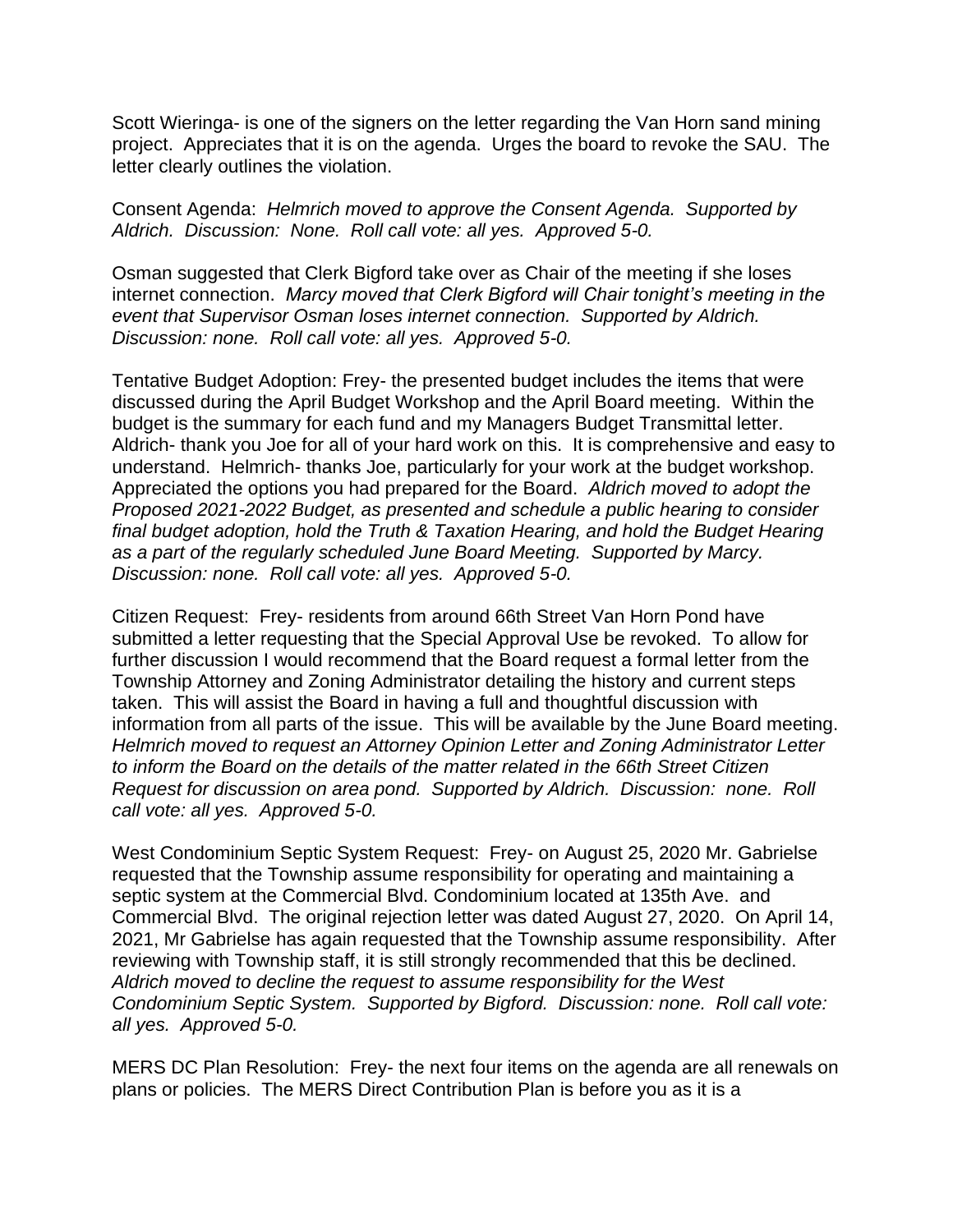requirement with the Township Manager Agreement related to retirement. This plan is a direct contribution plan with a 6% contribution to a retirement plan for the Township Manager. This resolution is to formally create the plan to follow the Township Manager Agreement that was unanimously approved by the Township Board. *Aldrich moved to authorize and approve the MERS Direct Contribution Plan Resolution as presented. Supported by Marcy. Discussion: none. Roll call vote: all yes. Approved 5-0.* 

Health Insurance Plan Renewal: Frey- the health insurance renewal was received and is required to be renewed prior to mid June. The current plan would see a 6.13% increase in the premium (5.4% last year). The current plan was renewed "as is" last year. The coverage would be the same and the only changes would be: Virtual visit copays would be at no cost. Tier 1 copay increasing from \$5/\$20 to \$5/\$25. Tier 2 copay increasing from \$60 to \$65. Tier 3 copay increasing from \$80 to \$85. The MAPD plan will see a 0% increase for the second year in a row. This plan will not need to be renewed for next year. *Aldrich moved to authorize the Township manager to sign off on approving the renewal for the current Health Insurance Plan and the MAPD plan renewal. Supported by Helmrich. Discussion: none. Roll call vote: all yes. Approved 5-0.* 

Dental Plan- Frey- in the past the Township has provided a stipend for dental. The Dental Plan before you follows the agreed terms within the Township Manager Agreement. This plan also extends Dental Benefits to all full-time employees. This overall is a benefit for the Township as it assures that staff remain healthy, this continuing to provide excellent service to the community. This is the standard plan. Helmrich- have we determined if the area dentists accept this plan? Frey- no. They may be out of the network, but it is still covered. Helmrich- would feel more comfortable endorsing this if I knew that the 2 local dentists were in network. Osman- in her experience, Delta is widely accepted. We could change the motion to make it conditional upon the participation of the 2 local dentists. *Marcy moved to approve the Dental Plan as presented and authorize the Township Manager to execute agreement conditional upon confirmation that Dr. Wiley's Dental office participates with Delta Dental. Supported by Helmrich. Discussion: none. Roll call vote: all yes. Approved 5-0.* 

Insurance Policy Renewal: Frey- this is the overall insurance policy. I am presenting to you the renewal for the Insurance Policy from EMC Insurance Companies and Buiten & Associates, LLC. A few items to note is that there is an 18% increase \$11,209 to \$13,578, in the premium, Property Deductible will go from \$250 to \$2500 due to past claims, and a new deductible for Public Officials of \$10,000 due to the frequency and weight of current suits. I did confirm that over time the premium and deductibles will lower. The overall coverage has not changed. Recommends renewal. Marcy- are we all personally liable? Frey- no. This is regarding current legal lawsuits. *Bigford moved to approve the Insurance Policy Renewal as presented and authorize the Township Manager to execute agreements. Supported by Marcy. Discussion: none. Roll call vote: all yes. Approved 5-0.*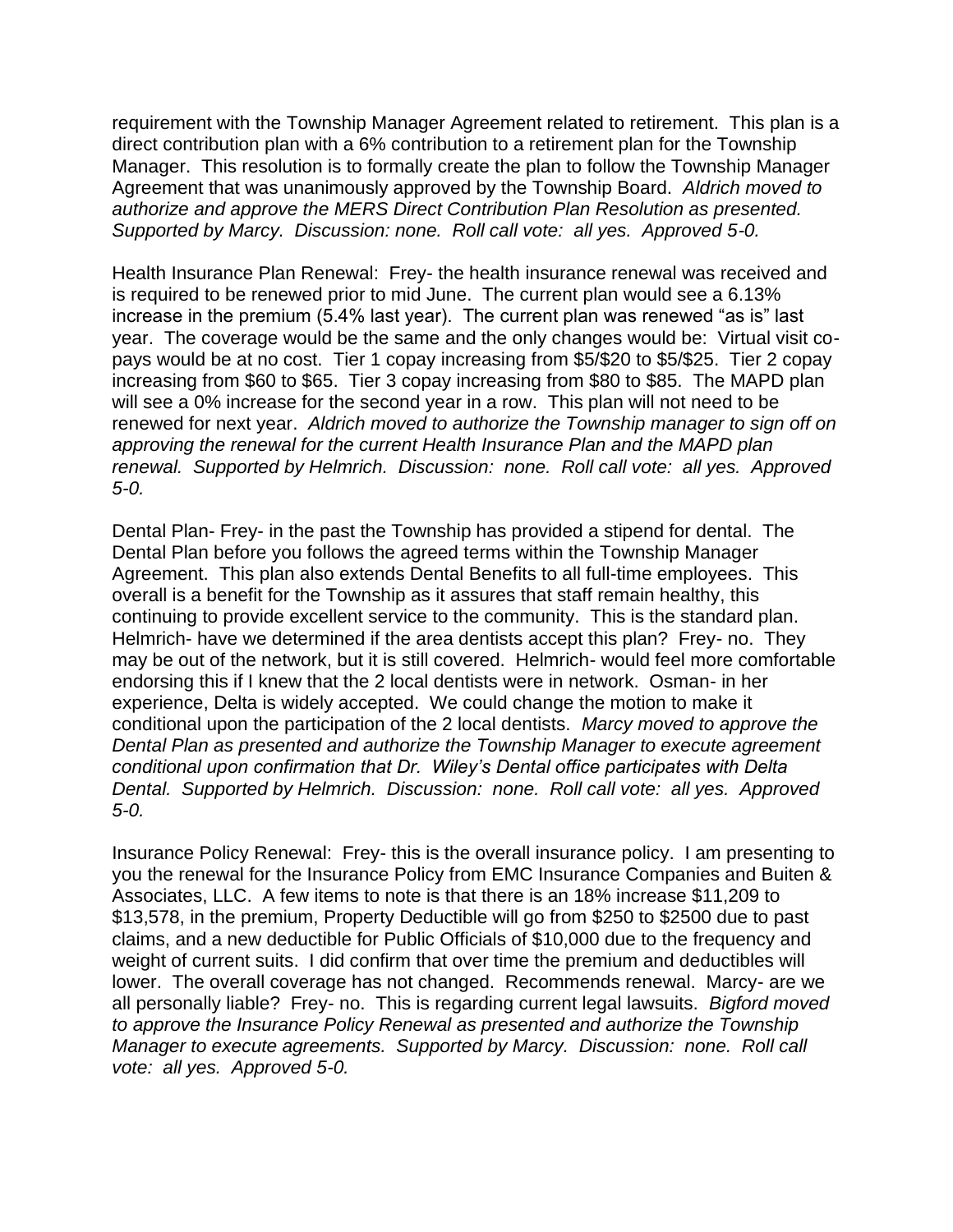Manager 6 Month Review: Osman- we will hold a 6 month performance evaluation in a closed session, as long as that is requested by Mr. Frey, just as we did for our former Manager, Mr. Graham. The evaluation form is included in the agenda. I request that each board member take some time and thoughtfully fill this out and submit it to me. I will compile all of the information together for the review. Frey- looks forward to the review, is glad to be here working with you all and thinks the discussion is important to verify that everyone is on the same page. Is looking forward to the feedback. Osman will email the forms to board members. Helmrich- could this be scheduled later in June as a special meeting? Frey will schedule a special meeting.

Quarterly Board Workshops: Frey- we talked about this concept at the last two meetings. This would allow for open discussion and ideas to be shared among the Board. No action would be taken at these meetings. The proposed dates are Tuesday August 17, 2021 and Tuesday December 14, 2021 both at 3pm. Osman- some tweaks can be made to the times. Helmrich likes 3pm. Bigford loves the idea of open dialogue and informal consensus that can be taken to a regular meeting of action. 3pm is not a good time for me. Osman suggested 11am because you can combine it with your lunch. Everyone likes 11am. *Bigford moved to approve the 2021 Board Workshop Schedule as presented at 11am. Supported by Marcy. Discussion: none. Roll call vote: all yes. Approved 5-0.* 

Dugout Road Project Approval: Frey- the Township Board approved the project on Dugout previously during the road project selection. The Allegan County Road Commission has completed their tabulation and offer their recommendation. They recommend accepting the lowest bid from Krohn Excavating for \$162,955. For residents who would like to review the plans, they are available at the Allegan County Road Commission. Helmrich- is this strictly for Dugout road or for all of Riverside? Frey- the description is in the packet. .87 miles on Dugout Road and Riverside west of 66th Street. Osman- believes we have had this conversation before and we need to meet the fire department standards for width of the road thus the tree removal. Aldrich does recall this conversation as well. Helmrich- it may be more prudent to table this till next month as it was such a late addition to the packet. Marcy- is there a deadline? Would like to table it as well as long as we are not missing a deadline. Frey- can prepare a more detailed memo with more in depth engineering drawings for next month. Helmrich- that would be helpful for us and for residents. Marcy- agrees. *Marcy moved to table the approval of Road Project No. 4064 to June's regular board meeting. Supported by Helmrich. Discussion: Osman- do we have to delay the Riverside as well or just Dugout? Frey- they are combined so would not easily be separated. Roll call vote: all yes. Approved 5-0.* 

June Pride Month Proclamation: Helmrich- the board has, for the last 2 years proclaimed June as Pride month. As we have in the past 2 years we will fly the Pride rainbow flag at the Township Hall for the month of June. Osman- we can adopt it with date changes. *Helmrich moved to adopt the Proclamation to designate June as LGBTQ Pride month in Saugatuck Township. Supported by Bigford. Discussion: none. Roll call vote: all yes. Approved 5-0.*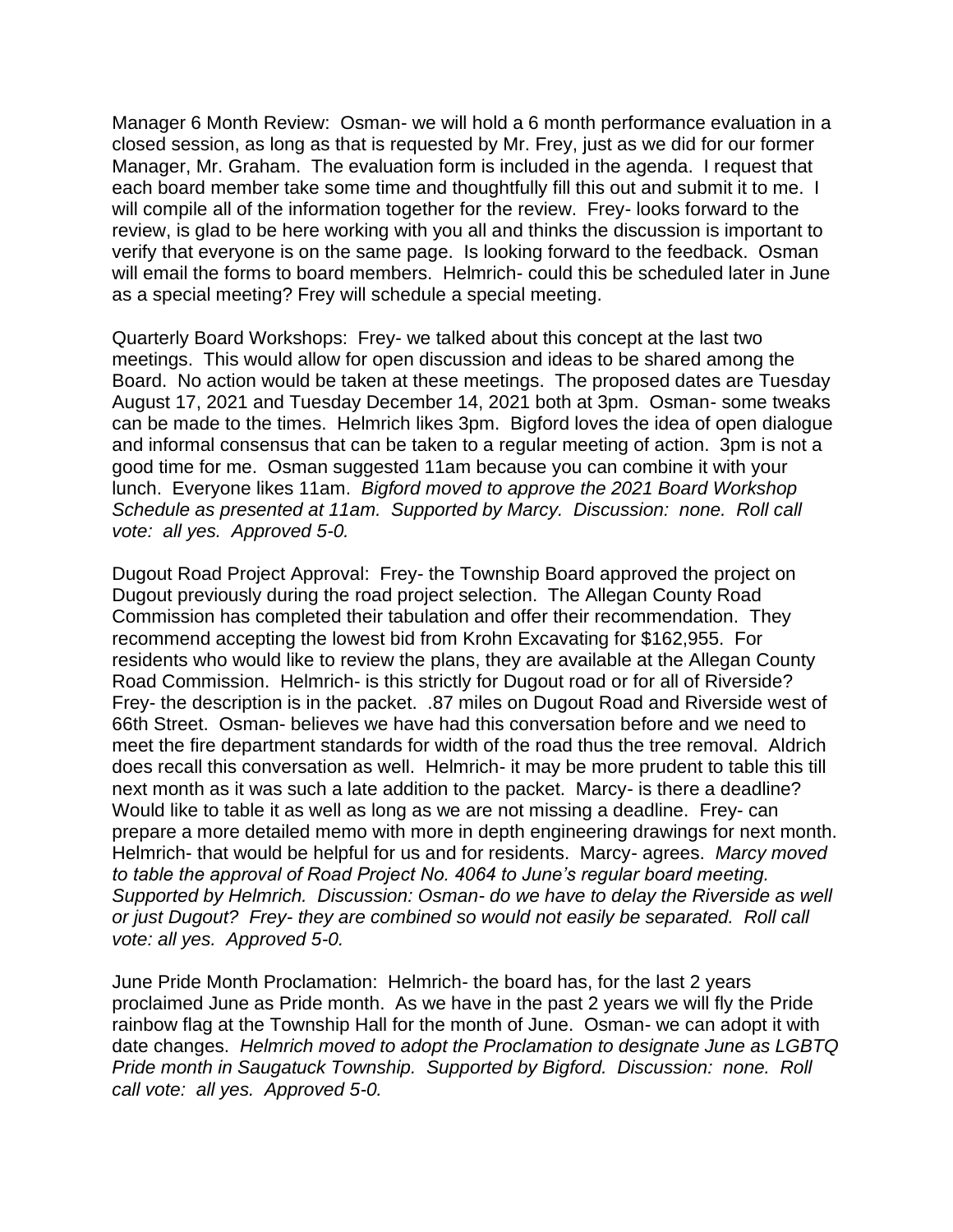Treasurers Report: Helmrich: General Fund bank balance (at 5/1/21) = \$2.5M - includes the CDS liquidation of \$766K. Total Revenue YTD is 11% ahead of budget and YTD expenses are 18% below budget. Both are improvements from April. In General Fund only, revenue is 9% ahead of budget; expenses are 2% below budget. There continue to be no departmental overages. Significant revenue lines ahead of budget include building permits and annual marijuana permits. Fiscal state of township remains excellent. Investments- We've added a CD with First National Bank of America in Grand Rapids. Current total investments are at \$1,400,087.27; an increase of 80% from December due to new investments having been made. A final, additional tax disbursement will be made based on the County's payment of delinquent taxes to us. This estimated total of \$68K is included in the Consent Agenda.

## Planning Commission:

The Planning Commission met on Monday, April 26, 2021 via Zoom. Denise Webster attended her first meeting as a commissioner. Two special presentations: Jim Searing, Parks Commission chair, on the history of our four township parks; Mark Rodman, Executive Director of the Michigan Historical Preservation Network, on the process of creating a Historic District. Public comments on EGLE issuing a violation notice on the Van Horn pond property. Questioned why this would not invalidate the SAU approval of the PC. Complaints about the sand blowing on to neighboring properties. Update on the four special committees of the PC. None have met yet and Attainable Housing still needs a chair. May use the May meeting to talk operations and schedules for them. Discussion on a draft Pond Creation Zoning ordinance with clearer restrictions. To be reviewed by counsel prior to next PC and Board action. Next meeting of PC on Monday, May 24, 2021.

Fire Board: Aldrich- the stats are included in your packet. There was another successful immunization clinic at the Saugatuck High School. Thanks to Saugatuck Golf Carts for helping move people around. Thanks to Graafschap Fire Department for their donations and Winwood property services as well for donating. There was a discussion about the Lakeshore Drive washout and temporary access. Mr. Frey has pictures to illustrate all of the progress that has been made there.

Parks Commission- Bigford- there is a park's report in the packet. Frey- Blue Star Trail Bridge Maintenance - the trail bridge is repaired and we are now completing the payments for the bridge. We received a quote to brush hog along the front fence line, driveway and the tower gate fence. The Blue Star Trail Joint Study group has finalized a proposal to the Township Board on the connection of the current Township trail system and Douglas through Saugatuck. The Board approve the draft agreement. We are now finalizing the final details. This will start the engineering process. The Drain Commission has given an update on Sundown Park. They are ready to move forward as soon as they obtain some permits to repair the drain there. The Kalamazoo River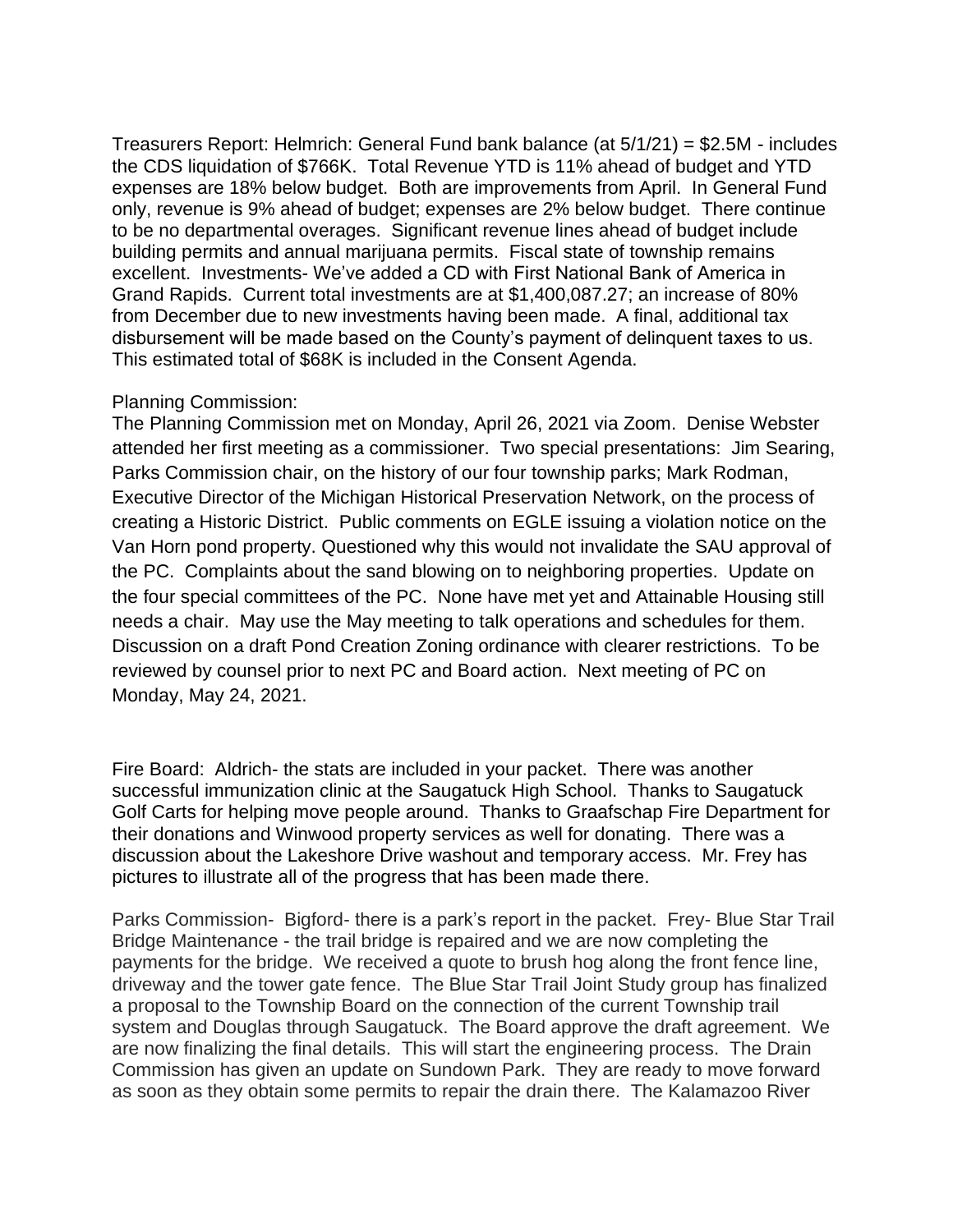Natural Resource trustee council accepted our project idea. Parks Commissionworking on bylaws and a priority list of projects. Also finalizing the parks maintenance checklist.

Kalamazoo Lake Water and Sewer Authority- Frey- there is nothing noteworthy going on. Minutes can be found on the Kalamazoo Lake Water and Sewer Authority website. Our representative may be resigning. We may need to be seeking a new representative.

Emergency Services Committee- Frey has spoke with our representative Schippa and he will be preparing a report for June.

Interurban Board- Please see Babinski's report in the packet.

Recycling Committee- Goshorn- we did have a meeting today. At the Hazardous waste day we had 270 cars participate. The Township was well represented. The Rotary Club made a last minute donation that allowed us to cover all of the expenses. There is much interest in holding an additional HHW Drop-Off event in the fall. The Committee is working on improving recycling opportunities and securing a monthly pick up of household recycling. Aldrich- volunteered at the event and everything was so organized and ran so smoothly.

Manager's Report: Frey reviewed the Manager's Report that is included in the packet.

Open Board Report:

## Public Comment:

Helmrich- called attention to all of the wonderful volunteers who helped with the vaccination clinics particularly the Fire Department. Did the Saugatuck City vote on accepting us into the Harbor Authority? Osman- yes. Helmrich- great. There are some small legal things that need to be shored up prior to us joining. When that happens we will need to appoint 2 representatives; two full voting members to the authority. We will need to tweak our budget as they will be entitled to a stipend. Attended a webinar hosted by MTA regarding Planning and Zoning for Township board members. There is a power point that I will share with all board members. Bigford- wants to respond to Goshorn's letter. Appreciates Chair Jim Searing's comments earlier. Is encouraged that the legal review largely supported what Goshorn's letter stated. Believes that revamping the bylaws will really move this subject forward. Appreciates all of the hard work of the Commissioners. We have great parks at a very low cost largely due to the volunteer efforts of the commissioners. Also values Frey's commitment to the parks. Our parks are fantastic and are only improving. Aldrich- agrees with what Bigford said about parks. Values all of the work of the Commissioners. Is happy that we tabled the Dugout Road project. Marcy- had her first meeting with the redistricting folks/ community of interest. They all agreed that keeping our communities together is a high priority. They are currently working on preparing surveys and preparing public